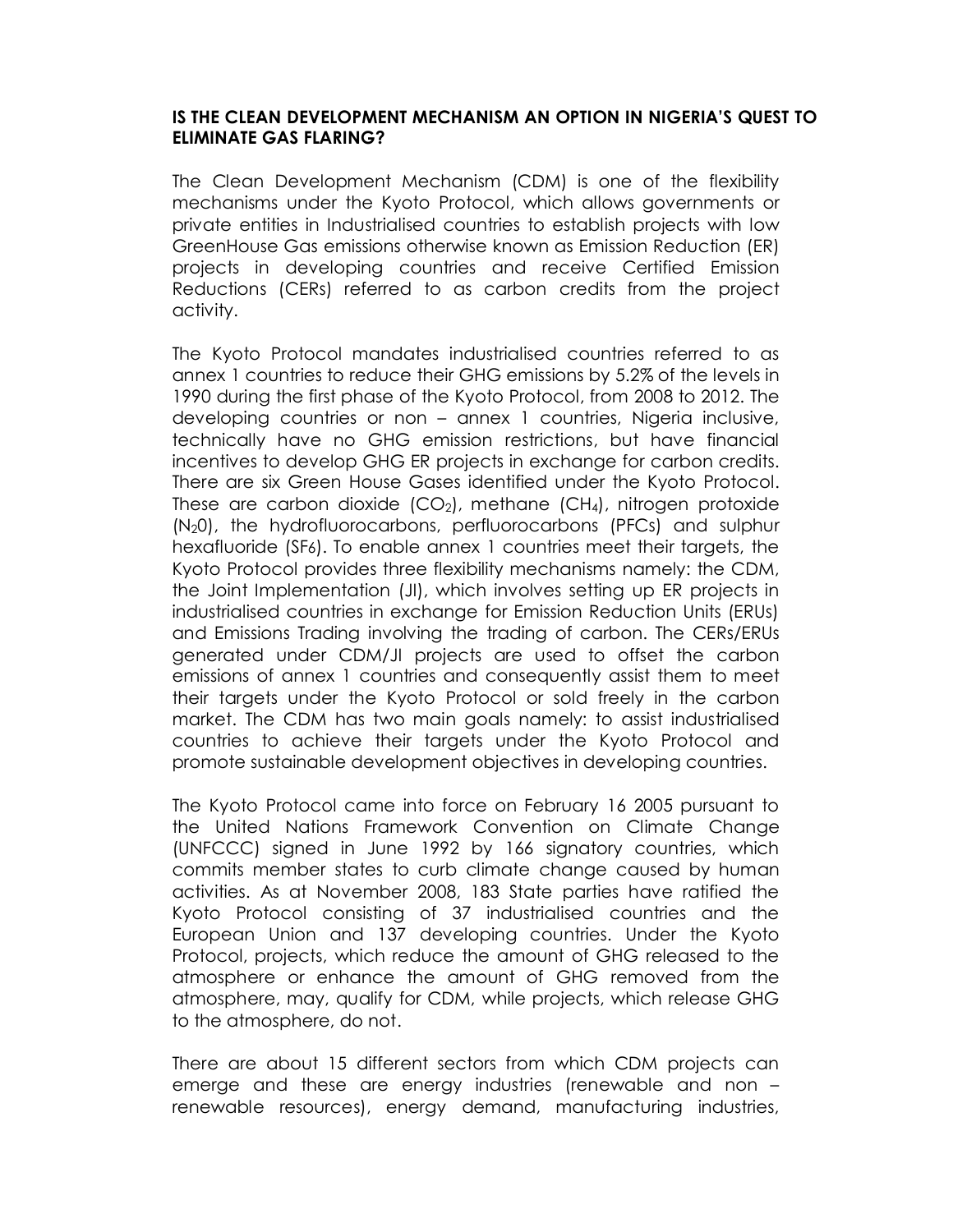chemical industries, construction, transport, minning/mineral production, metal production, fugitive emissions from fuel, (solid, oil and gas), fugitive emissions from production and consumption of halocarbons and sulphur hexafluoride, solvent use, waste handling and disposal, afforestation and reforestation and agriculture. Examples of CDM projects include switching from gasoline to biofuel combustion, from coal and natural gas generated electricity to renewable electricity from the wind.

Gas flaring is one of the ways GHG is released to the atmosphere and occurs when associated gas produced during crude oil extraction is flared. Gas flaring contributes significantly to global emissions of carbon dioxide and methane two of the GHG, which contribute to climate change. Each m3 of gas flared is estimated to generate roughly 2kg of  $CO<sub>2</sub>$  into the atmosphere. In addition to the harmful effects on the environment, gas flaring wastes resources resulting in huge loss of revenue. Statistics show that the volume of gas flared in Africa alone could be used to produce 50% of the current power demands on the continent.

Various oil and gas producing nations and international organisations continue to make efforts to facilitate reduction and ultimately eliminate gas flaring. In Nigeria, the journey to achieving this all important objective appears to be a long way ahead. Section 3 of the Associated Gas Re – Injection Act (AGRA) Cap A25, Laws of the Federation of Nigeria (LFN) 2004 makes it illegal to flare gas without the consent of the Minister of Petroleum, who may issue a certificate if satisfied that it is not feasible to utilise or re-inject the associated gas. The Act further imposes a penalty of =N=10 (about 11.9cents) for every 1000 standard cubic feet of gas flared and the oil field where the gas is being flared, may be shut down. Despite legislation, Nigeria remains one of the top countries in the world where huge volume of gas is flared, with about 2.5 bcf, flared daily.

CDM presents an option to reduce gas flaring in Nigeria by ensuring that associated gas produced during crude oil, which would have been flared, is utilised in a CDM project in exchange for carbon credits. There is no gain saying the fact that the more gas flare outs that are converted to viable CDM projects, the lower the GHG emissions that would be released to the atmosphere and the higher the climate change mitigation that would occur. Developing a gas flare CDM project may not be attractive due to constraints faced in utilising natural gas in Nigeria, some of which include: lack of gas infrastructure, restricted access to electricity transmission and distribution network, risks of gas re-injection in oil reservoir, distance from significant gas markets, undeveloped domestic gas market and gas product pricing to mention a few. However, the carbon credits to be obtained from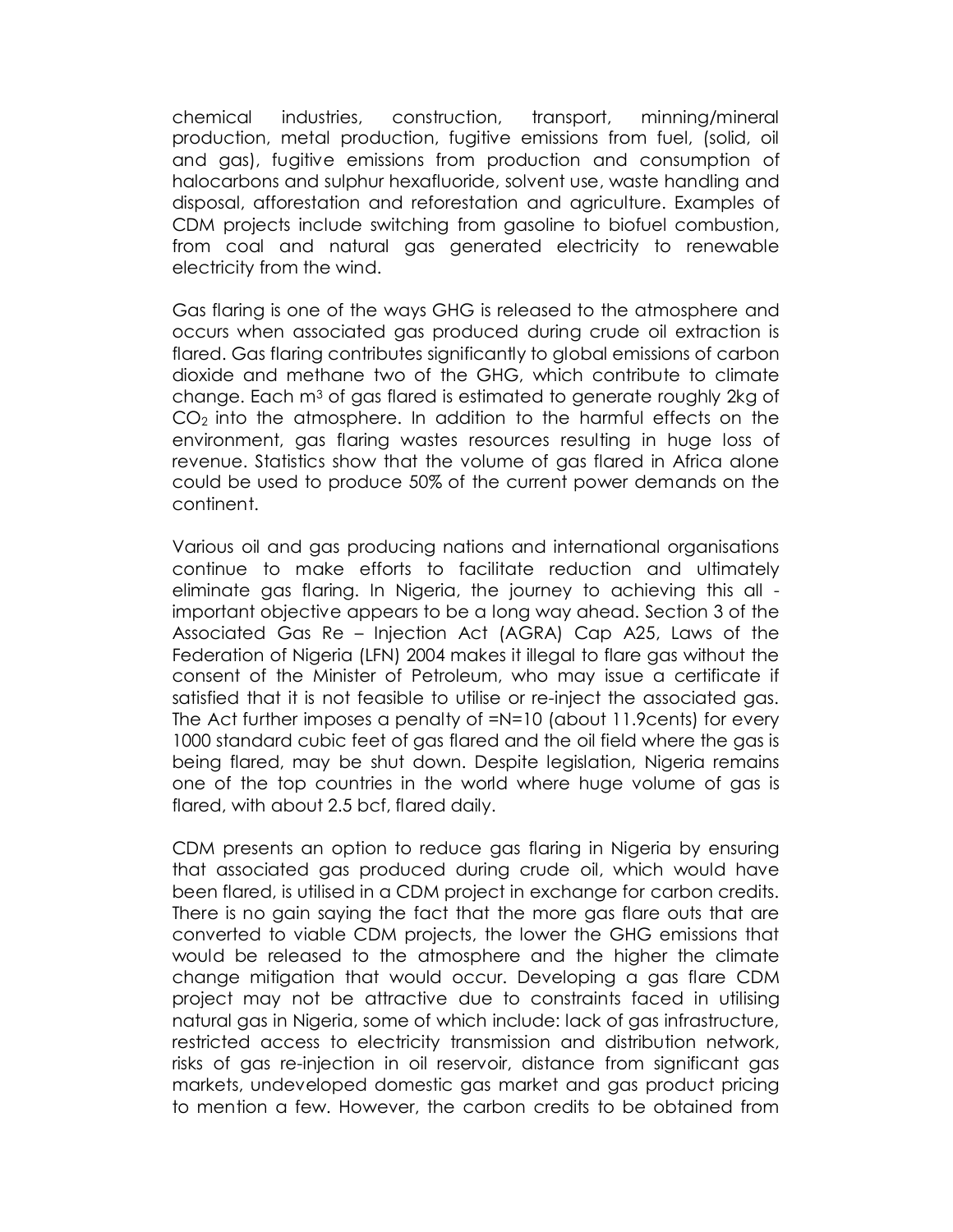such a project may make a project, which would not have been considered for development attractive for development. An example of an oil and gas CDM, which deals with recovery and utilisation of associated gas from oil wells that would have been flared is the Rang Dong project located offshore Vietnam. The project involves the recovery of and transportation of natural gas in pipelines to a process plant where dry natural gas (LPG) and condensate are produced. The gas produced is utilised instead of flared, with a reduction in the amount of GHG that would have been emitted in the absence of the project. In Nigeria, the ENI Kwale Gas to Power project located in Okpai is another example of an oil and gas CDM project. The project also deals with the recovery of associated gas that would have been flared from oil wells and utilisation of the same. Information available shows that the project is set to reduce emissions by 1.5 million tonnes of CO2 annually**.** Gas flare reduction projects appear to be one of the most plausible CDM project in the oil and gas sector and more oil companies are encouraged to develop oil and gas CDM projects with a view to reducing the volume of gas flared.

## **Criteria for CDM Project**

In order to qualify as a CDM, the project must be additional, result in the economic and sustainable development of the host developing country and provide real, measurable and long – term benefits related to climate change mitigation. A CDM project activity is additional if anthropogenic emissions of GHG by sources are reduced below those that would have occurred in the absence of the registered CDM project activity. In other words, it must not be a business as usual scenario. The project developer must prove that the project would not have been implemented without the incentive of the CERs. In a gas flare reduction project for instance, the additionality element of the CDM is more likely to be satisfied if the oil company can show among other considerations that without the incentive of the CERs, the gas under the proposed project would have been flared.

Whether a proposed project will result in sustainable development is a question to be determined by the host country. In Nigeria, the criteria used to measure sustainable development, include the following: the project must lead to real and verifiable emission reduction, ensure investment, economic growth protection and increased income, enhance efficient energy development and utilisation, bring about environmental and financial benefits, facilitate speedy transfer of technology and result in real, measurable and long – term benefits related to climate change mitigation – *The Nigeria DNA: CDM PROJECT REGISTRATION PROCESS AND CRITERIA Pages 10 – 11 By Victor Fodeke. Head Special Climate Change Unit, Federal Ministry of Environment, Housing and Urban Development, Abuja.*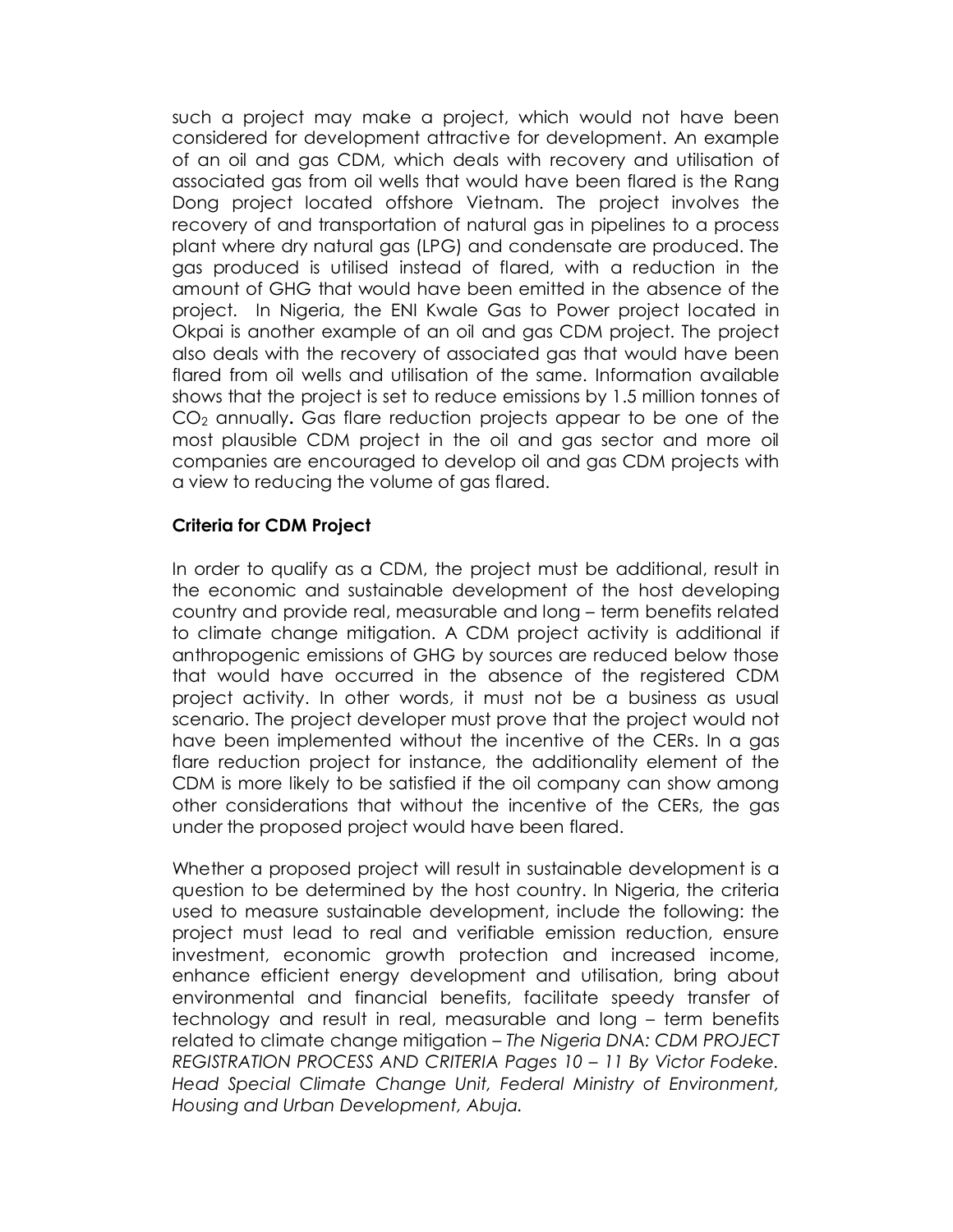## **Parties, Process and Documentation in a CDM Project**

The main participants in a CDM project are the CDM Executive Board (EB), Designated National Authority (DNA), Designated Operational Entities (DOEs), and the Project Developer (PD). The CDM EB is appointed by the member states to the Kyoto Protocol. The EB generally oversees the operations of the CDM, approves baselines methodologies, registers projects and issues CERs. Each metric ton of CO2 approved and issued by the EB after verification and certification is referred to as CER. The DNA is the host country's national authority charged with the responsibility of evaluating proposed CDM projects, determining whether the proposed project will result in sustainable development, issuing Letters of Approvals (LoA) and managing the local regulatory aspect of the CDM. The approval of the host country is required to register a CDM project with the UNFCCC. In Nigeria, the regulatory authority is the Special Climate Change Unit of the Federal Ministry of Environment, Housing and Urban Development, Abuja. The Project Developer (PD) is the project sponsor, the company or institution developing the CDM project, while the DOEs are independent third parties, accredited by the EB for the purpose of validating proposed CDM projects, verifying and certifying emission reductions resulting from the project to the EB.

Developing a CDM project involves preparing a Project Idea Note (PIN), a feasibility study on the proposed project, obtaining an LoA from the DNA of the Host country for the proposed project and a written authorisation from the Party to the Kyoto Protocol of the voluntary participation of the proposed Project Participants, drafting a Project Design Document (PDD), which contains a description of the project activity, the proposed monitoring methodology and baseline, project duration, monitoring plan, environmental impact assessment and stakeholders' comments, submission of the PDD to a DOE for validation, registration of the project as a CDM with the EB, operating the project in a way which reduces GHG, monitoring the ER based on the monitoring plan, review and verification of the ER by a second DOE, certification by that DOE of the ER resulting from the project to the EB and issuance of CERs by the EB.

Relevant documentation includes the PIN, PDD and LoA from the DNA of the host country and the Emissions Reduction Purchase Agreement (ERPA) amongst others. The ERPA is a purchase and sale agreement between a seller (usually the Project Developer) and buyer for the sale of the CERs resulting from a CDM project activity. The ERPA identifies the parties, their rights and responsibilities, nature of the contract, risks borne by the parties and risk mitigation strategies. Some of the risks include failure to obtain a licence from the DNA, project failing to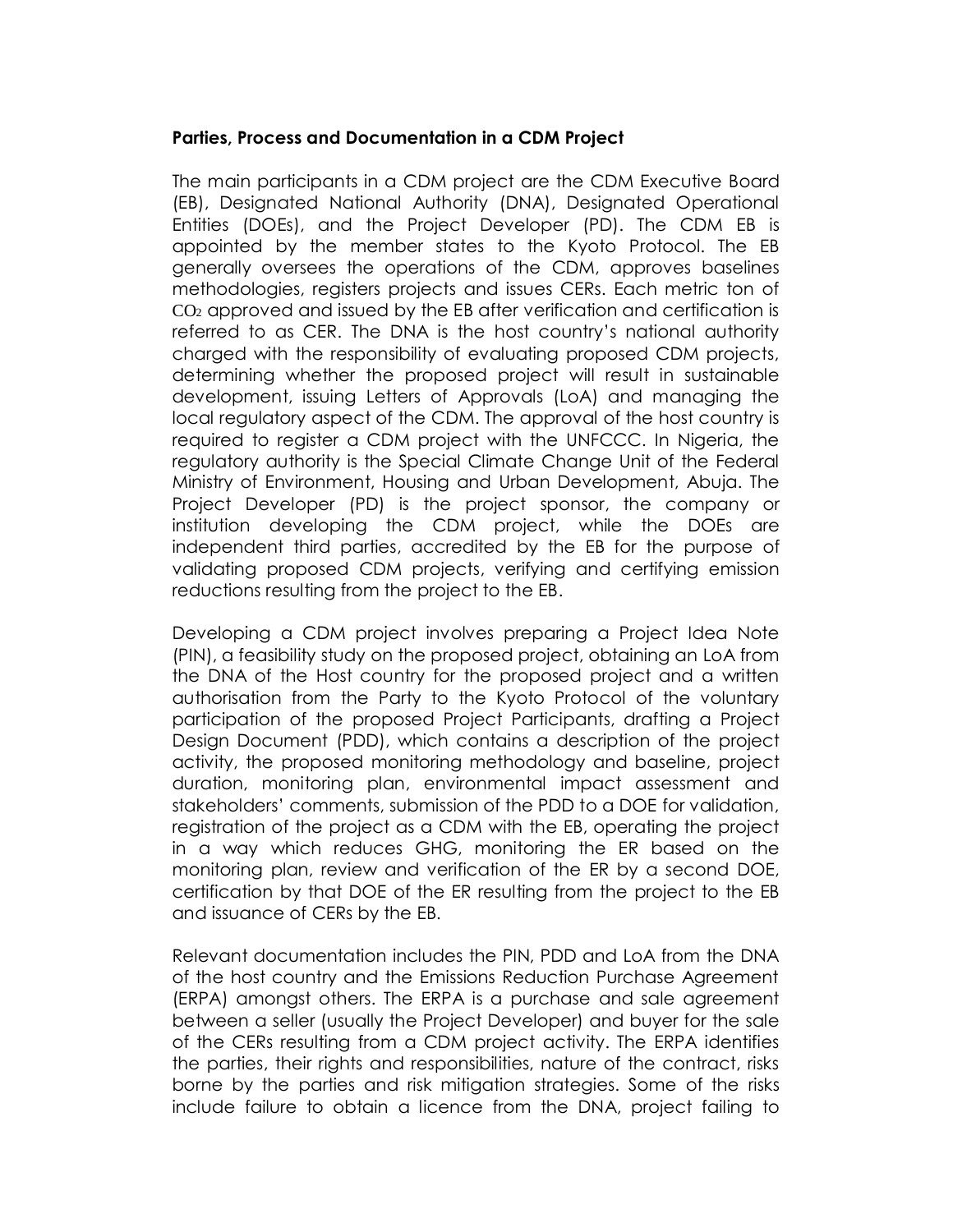qualify for CERs and price risks amongst others. The ERPA must ensure that these risks are allocated and managed in such a way that will allow the value of the project to be fully maximised between the parties. It is advisable that parties involved in a CDM project involve their lawyers right from the start of negotiations for the project to ensure that their rights are adequately secured.

### **Carbon Credit Ownership**

Ownership of the CERs to be generated by the oil and gas CDM project activity must be clarified from the onset. In order to be entitled to the CERs, the PD must be able to establish title to the rights and benefits from the CERs. In the absence of any law to the contrary, the PD owns the CERs and is entitled to deal with them exclusively. However, In oil and gas CDM projects, ownership issues have to be considered in light of relevant host country laws regulating the lease/licence for the development of oil fields, ownership of natural resources and the nature of petroleum development contracts. In Nigeria, issues relating to the grant of Oil Prospecting Licence (OPL) or Oil Mining Lease (OML) and the specific terms and conditions of petroleum development contracts such as the Joint Venture (JV) and the Production Sharing Contract (PSC) have to be taken into consideration in determining the ownership of carbon credits. In an oil and gas CDM, the ownership of the CERs may differ depending on the petroleum development contract.

# **Carbon credit development for flare reduction projects**

The World Bank has been very active in facilitating the reduction of gas flaring through its Global Gas Flaring Reduction (GGFR) program. The GGFR is a World Bank initiative set up to support efforts of national governments and the petroleum Industry to eliminate flaring and venting of gas associated with the extraction of crude oil. It is a public private partnership between the World Bank, national governments, institutions and private companies. The GGFR partners are the World Bank, OPEC Secretariat, Algeria, Angola, Cameroon, Chad, Ecuador, Equatorial Guinea, Indonesia, Kazakhstan, Russia, Nigeria, Qatar, Canada, Norway, USA, France, the European Union, ENI, ExxonMobil, BP, ChevronTexaco, Norsk Hydro, Shell, Statoil and Total. The main objective of the GGFR is to encourage oil companies to utilise the gas being flared on viable CDM projects.

# **CONCLUSION**

To conclusively resolve the issue of gas flaring, the government needs to address conclusively the factors militating against gas utilisation in Nigeria. However, in the interim, full advantage should be taken of the